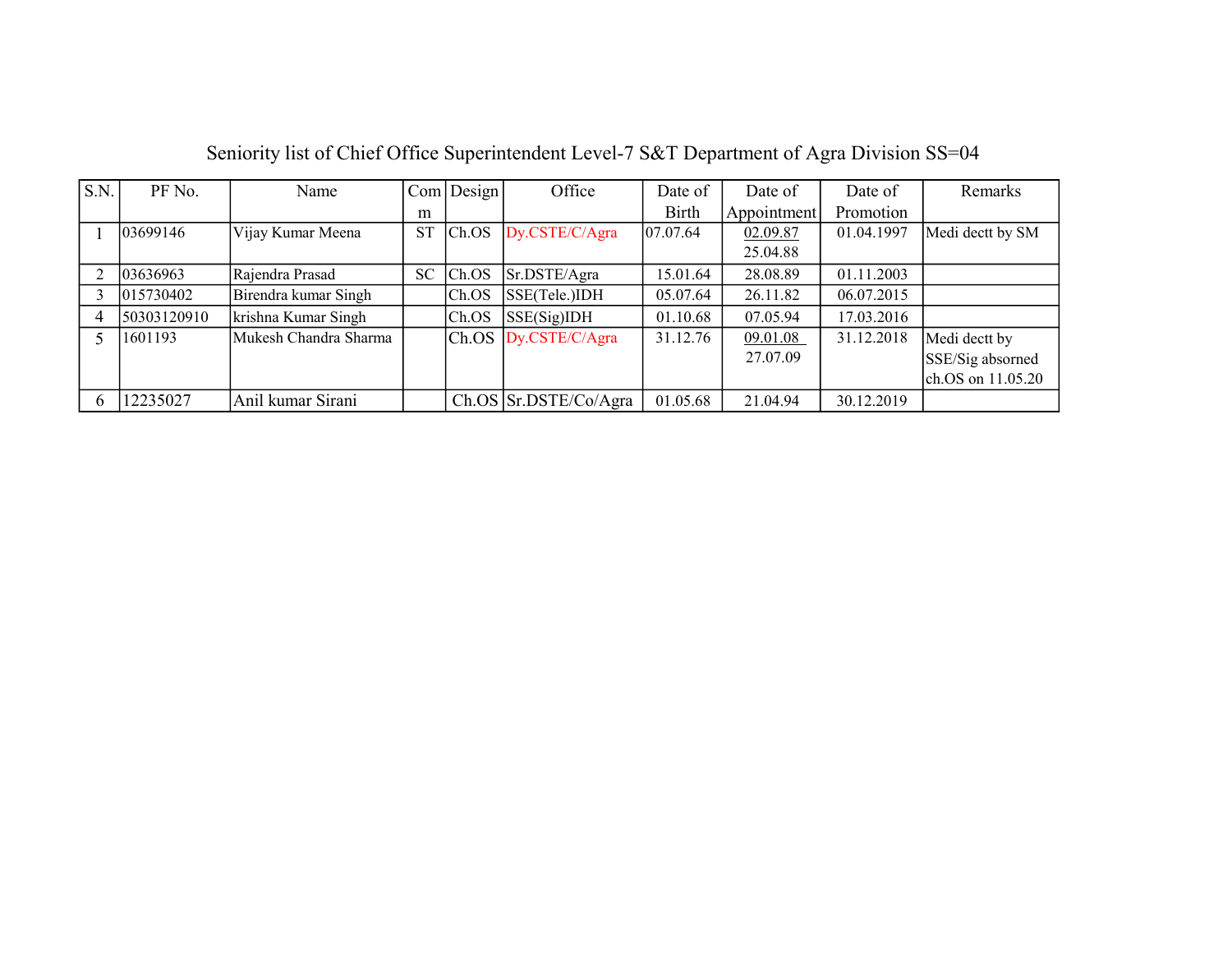| $\overline{S.N.}$ | PF No.      | Name                   | Com       | Design   | Office                         | Date of      | Date of     | Date of        | Remarks        |
|-------------------|-------------|------------------------|-----------|----------|--------------------------------|--------------|-------------|----------------|----------------|
|                   |             |                        | m         |          |                                | <b>Birth</b> | Appointment | Promotion      |                |
|                   |             |                        |           |          |                                |              |             |                |                |
|                   | NP000625    | Jag Veer Rana          |           | Jr.Clerk | SSE(Tele)IDH                   | 01.02.1985   | 30.05.08    |                |                |
|                   | NP000741    | Chap Singh             |           |          | Jr.Clerk SSE/sig/IDH           | 02.01.1985   | 21.11.08    |                |                |
|                   | 29801382    | Dharam Raj Mourya      |           |          | Jr.Clerk SSE/Tele/Agra         | 05.08.1991   | 29.09.16    |                |                |
|                   | NP00252     | Km Seema Mahor-Late    | <b>SC</b> |          | Jr.Clerk Sr.DSTE(Co)/Agra      | 12.02.1978   | 18.04.12    | 24.11.17       | Medical decatt |
|                   |             | lShri Baini Ram Mahor  |           |          |                                |              |             | <b>TCM-III</b> | by TCM-        |
| 4                 |             |                        |           |          |                                |              |             | 05.02.19       | III/S&T        |
|                   |             |                        |           |          |                                |              |             | Absorb         |                |
|                   |             |                        |           |          |                                |              |             | Jr.clerk       |                |
|                   | 33429803289 | Km Kshama Singh-Sudhir |           |          | $Jr.Clerk$ Sr.DSTE $(Co)/Agra$ | 28.03.1999   | 01.08.19    |                | Sports Quota   |
|                   |             | Kumar Singh            |           |          |                                |              |             |                | TT not passed  |

Seniority list of Jr.Clerk Level-2 S&T Department of Agra Division SS =04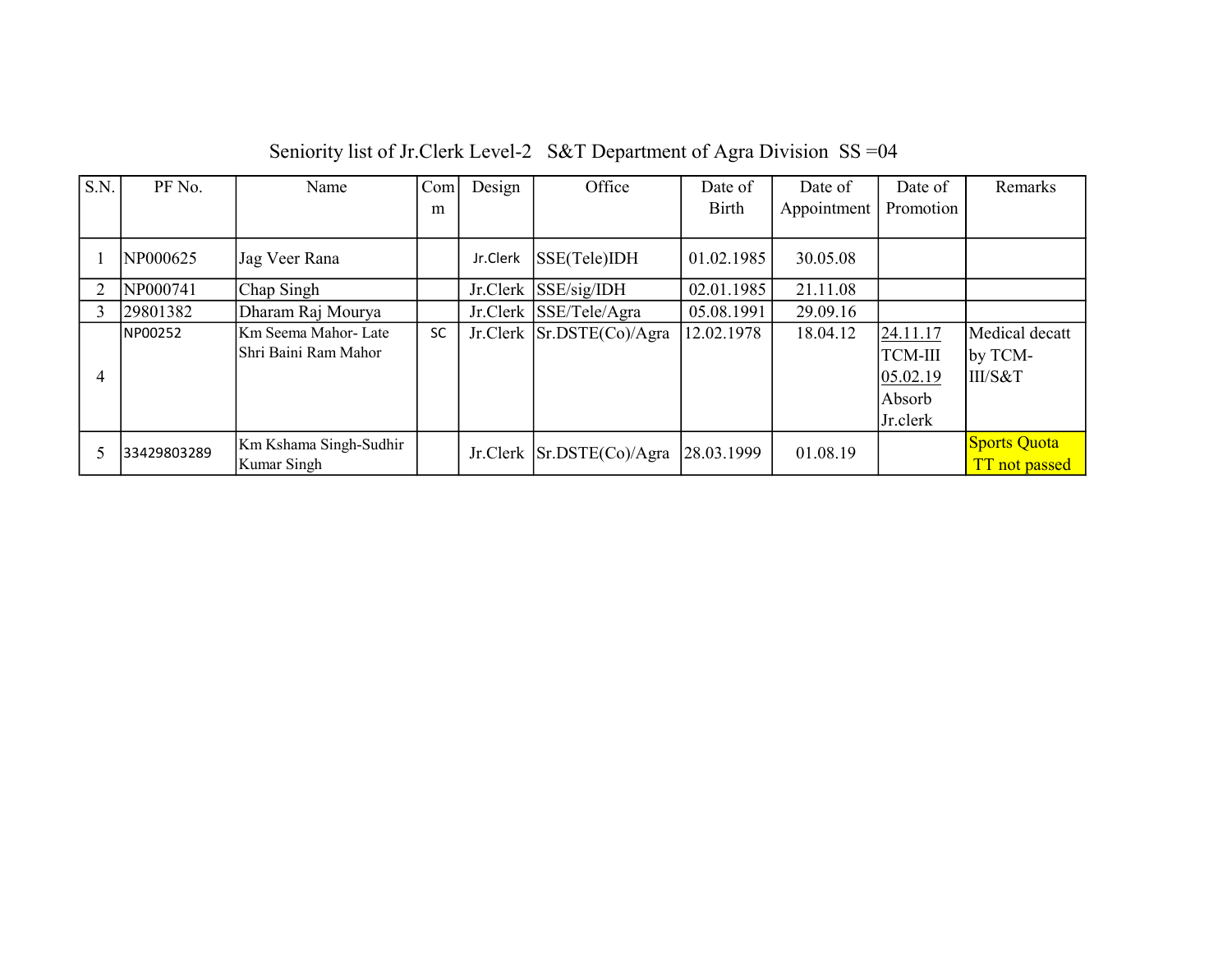| S.N.           | PF No.      | Name                                   | Com <sub>l</sub> | Design    | Office                      | Date of      | Date of              | Date of   | Remarks                                                    |
|----------------|-------------|----------------------------------------|------------------|-----------|-----------------------------|--------------|----------------------|-----------|------------------------------------------------------------|
|                |             |                                        | m                |           |                             | <b>Birth</b> | Appointment          | Promotion |                                                            |
|                | 01356788    | Krishna Kumar Yadav                    |                  | <b>OS</b> | Sr./DSTE/Co/Agra            | 23.09.66     | 19.04.91             | 21.12.11  |                                                            |
| $\overline{2}$ | 03637475    | Amar Singh                             |                  | <b>OS</b> | SSE(Tele)Agra               | 05.11.65     | 21.12.88             | 20.11.12  |                                                            |
| 3              | 03636975    | Shailendra kumar Jain                  |                  | <b>OS</b> | Sr.DSTE/Agra                | 04.11.65     | 07.09.89             | 01.11.13  |                                                            |
| 4              |             | 33403635892 Shaileshwar Prakash Saxena |                  | <b>OS</b> | <b>DSTE/MTJ</b>             | 23.03.65     | 11.02.85             | 27.04.15  | Med dectt by<br>MCM(Tele)                                  |
| 5              | 50329803648 | Manendra Agra                          |                  | <b>OS</b> | SSE(Sig)MTJ                 | 21.12.84     | 27.04.16             | 08.11.18  | <b>Mutual Transfer</b><br>Vice Jasbeer<br>Singh Medi.decat |
| 6              | 05081749    | Bijendra Singh                         |                  | <b>OS</b> | SSE/Sign/DHO                | 01.02.68     | 28.09.89<br>02.11.98 | 12.02.20  |                                                            |
|                | NP000615    | Sandeep                                |                  | <b>OS</b> | NR/Con/kasmiri<br>gate NDLS | 05.05.83     | 06.11.08             |           |                                                            |

## Seniority list of Office Superintendent Level-6 S&T Department of Agra Division SS=10